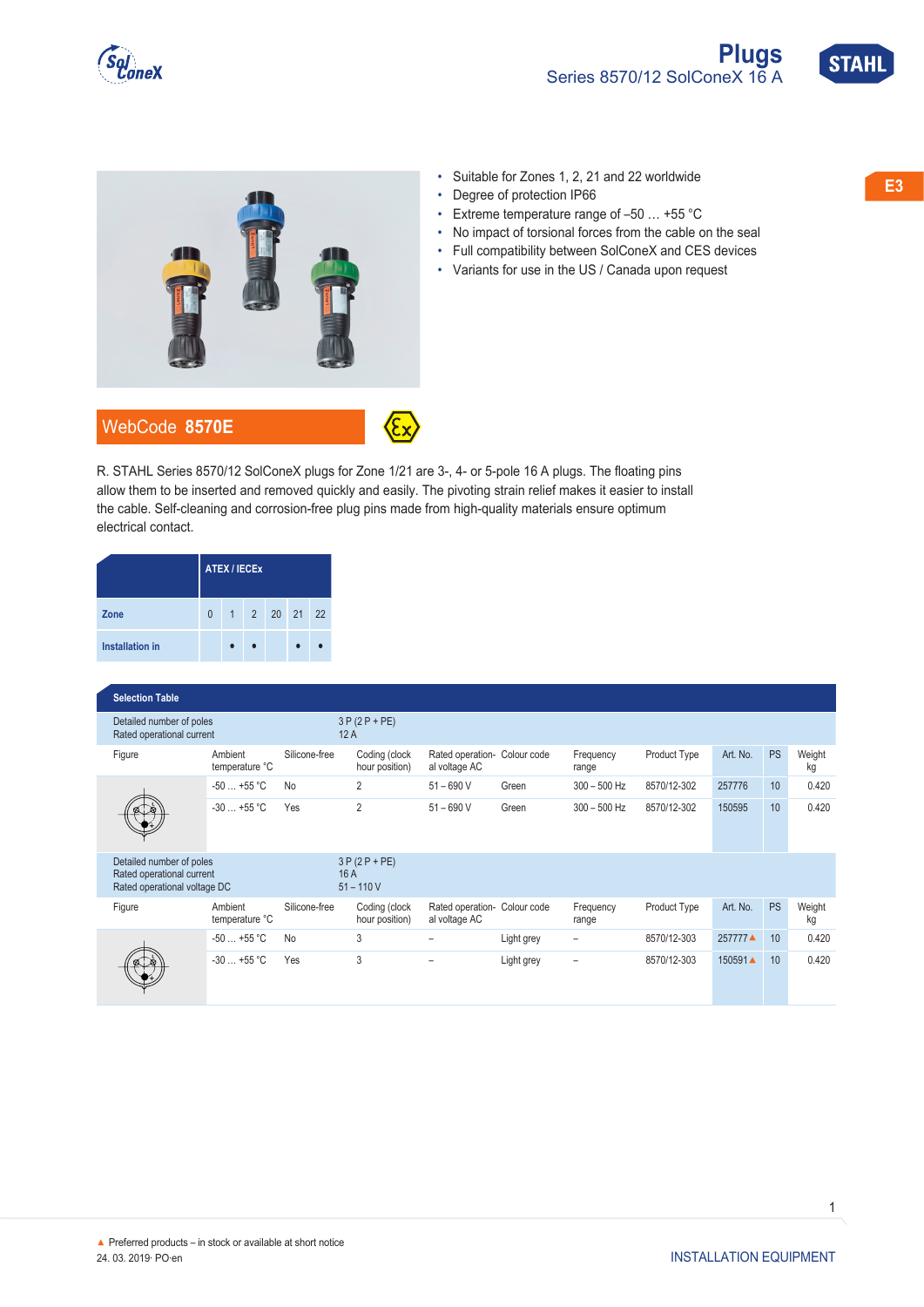

| <b>Selection Table</b>                                  |                               |               |                                 |                                               |                              |                       |                            |                     |    |              |
|---------------------------------------------------------|-------------------------------|---------------|---------------------------------|-----------------------------------------------|------------------------------|-----------------------|----------------------------|---------------------|----|--------------|
| Detailed number of poles<br>Rated operational current   |                               |               | $3P(2P+PE)$<br>16 A             |                                               |                              |                       |                            |                     |    |              |
| Figure                                                  | Ambient<br>temperature °C     | Silicone-free | Coding (clock<br>hour position) | al voltage AC                                 | Rated operation- Colour code | Frequency<br>range    | Product Type               | Art. No. PS         |    | Weight<br>kg |
|                                                         | $-50+55$ °C                   | No            |                                 | $200 - 250$ V                                 | Blue                         | $50 - 60$ Hz          | 8570/12-306                | 257780              | 10 | 0.420        |
| $\begin{pmatrix} 1 & 1 \\ 1 & 1 \end{pmatrix}$          |                               | No            | $\overline{7}$                  | $480 - 500 V$                                 | Black                        | $50 - 60$ Hz          | 8570/12-307                | 257970              | 10 | 0.420        |
|                                                         |                               | No            | -9                              | $380 - 415$ V                                 | Red                          | $50 - 60$ Hz          | 8570/12-309                | 258031              | 10 | 0.420        |
|                                                         | $-30+55$ °C                   | Yes           | ჩ                               | $200 - 250 V$                                 | Blue                         | $50 - 60$ Hz          | 8570/12-306                | 150579▲             | 10 | 0.420        |
|                                                         |                               | Yes           | $\overline{7}$                  | $480 - 500 V$                                 | Black                        | $50 - 60$ Hz          | 8570/12-307                | 150587              | 10 | 0.420        |
|                                                         |                               | Yes           | 9                               | $380 - 415$ V                                 | Red                          | $50 - 60$ Hz          | 8570/12-309                | 220031              | 10 | 0.420        |
| Detailed number of poles<br>Rated operational current   |                               |               | $3P(1P+N+PE)$<br>16A            |                                               |                              |                       |                            |                     |    |              |
| Figure                                                  | Ambient<br>temperature °C     | Silicone-free | Coding (clock<br>hour position) | al voltage AC                                 | Rated operation- Colour code | Frequency<br>range    | Product Type               | Art. No. PS         |    | Weight<br>kg |
|                                                         | $-50+55$ °C No                |               | $\overline{4}$                  | $100 - 130 V$                                 | Yellow                       | $50 - 60$ Hz          | 8570/12-304                | 257778▲             | 10 | 0.420        |
| $\begin{pmatrix} 1 & 1 \\ 1 & 1 \end{pmatrix}$          |                               | No            | -5                              | $277 - 277$ V                                 | Light grey                   | $60 - 60$ Hz          | 8570/12-305                | 257779              | 10 | 0.420        |
|                                                         | $-30+55$ °C Yes               |               | $\overline{4}$                  | $100 - 130 V$                                 | Yellow                       | $50 - 60$ Hz          | 8570/12-304                | 150599▲             | 10 | 0.420        |
|                                                         |                               | Yes           | $-5$                            | $277 - 277$ V                                 | Light grey                   | $60 - 60$ Hz          | 8570/12-305                | 150583              | 10 | 0.420        |
| Detailed number of poles<br>Rated operational current   |                               |               | $4 P (3 P + P E)$<br>12A        |                                               |                              |                       |                            |                     |    |              |
| Figure                                                  | Ambient<br>temperature °C     | Silicone-free | Coding (clock<br>hour position) | Rated operation- Colour code<br>al voltage AC |                              | Frequency<br>range    | Product Type               | Art. No. PS         |    | Weight<br>kg |
|                                                         | $-50+55$ °C                   | No            | $\mathcal{P}$                   | $51 - 690V$                                   | Green                        | $300 - 500$ Hz        | 8570/12-402                | 258046              | 10 | 0.420        |
| $(36 + 8)$                                              |                               | No            | 10                              | $51 - 690$ V                                  | Green                        | $100 - 300$ Hz        | 8570/12-410                | 258044 ▲            | 10 | 0.420        |
| $\bullet$                                               | $-30+55$ °C                   | Yes           | $\overline{2}$                  | $51 - 690$ V                                  | Green                        | $300 - 500$ Hz        | 8570/12-402                | 219949              | 10 | 0.380        |
|                                                         |                               | Yes           | 10                              | $51 - 690V$                                   | Green                        | 100 - 300 Hz          | 8570/12-410                | 150571▲             | 10 | 0.380        |
| Detailed number of poles<br>Rated operational current   |                               |               | $4 P (3 P + P E)$<br>16 A       |                                               |                              |                       |                            |                     |    |              |
| Figure                                                  | Ambient                       | Silicone-free | Coding (clock                   |                                               | Rated operation- Colour code | Frequency             | Product Type               | Art. No. PS         |    | Weight       |
|                                                         | temperature °C<br>$-50+55$ °C | No            | hour position)<br>$\mathcal{R}$ | al voltage AC<br>$380 - 380$ V                | Red                          | range<br>$50 - 50$ Hz | 8570/12-403                | 258045              | 10 | kg<br>0.420  |
|                                                         |                               |               | $\overline{4}$                  |                                               | Yellow                       | $50 - 60$ Hz          |                            |                     | 10 | 0.420        |
| $\begin{pmatrix} 6 & 0 \\ 0 & 0 \\ 0 & 0 \end{pmatrix}$ |                               | No<br>No      | -5                              | $100 - 130V$<br>$600 - 690 V$                 | Black                        | $50 - 60$ Hz          | 8570/12-404<br>8570/12-405 | 258047 ▲<br>258042▲ | 10 | 0.420        |
|                                                         |                               | No            |                                 | $380 - 415$ V                                 | Red                          | $50 - 60$ Hz          | 8570/12-406                | 258039▲ 10          |    | 0.420        |
|                                                         |                               | No            |                                 | 480 - 500 V Black                             |                              | $50 - 60$ Hz          | 8570/12-407                | 258040 10 0.420     |    |              |
|                                                         |                               | No            | 9                               | 200 - 250 V Blue                              |                              | 50 – 60 Hz            | 8570/12-409                | 258041▲ 10          |    | 0.420        |
|                                                         |                               | No            | 11                              | 440 - 460 V Red                               |                              | $60 - 60$ Hz          | 8570/12-411                | 258043 10 0.420     |    |              |
|                                                         | $-30+55$ °C Yes               |               | 3                               | 380 - 380 V Red                               |                              | $50 - 50$ Hz          | 8570/12-403                | 219948 10           |    | 0.380        |
|                                                         |                               | Yes           | $\overline{4}$                  | 100 - 130 V Yellow                            |                              | $50 - 60$ Hz          | 8570/12-404                | 219950 10 0.380     |    |              |
|                                                         |                               | Yes           | 5 <sup>5</sup>                  | 600 - 690 V Black                             |                              | $50 - 60$ Hz          | 8570/12-405                | 150563 10           |    | 0.380        |
|                                                         |                               | Yes           | 6                               | 380 - 415 V Red                               |                              | $50 - 60$ Hz          | 8570/12-406                | 150551▲ 10          |    | 0.380        |
|                                                         |                               | Yes           | $7\overline{ }$                 | 480 - 500 V Black                             |                              | 50 – 60 Hz            | 8570/12-407                | 150555▲ 10          |    | 0.380        |
|                                                         |                               | Yes           | 9                               | 200 - 250 V Blue                              |                              | $50 - 60$ Hz          | 8570/12-409                | 150559▲ 10          |    | 0.380        |
|                                                         |                               | Yes           | 11                              | 440 - 460 V Red                               |                              | $60 - 60$ Hz          | 8570/12-411                | 150567 10 0.380     |    |              |
|                                                         |                               |               |                                 |                                               |                              |                       |                            |                     |    |              |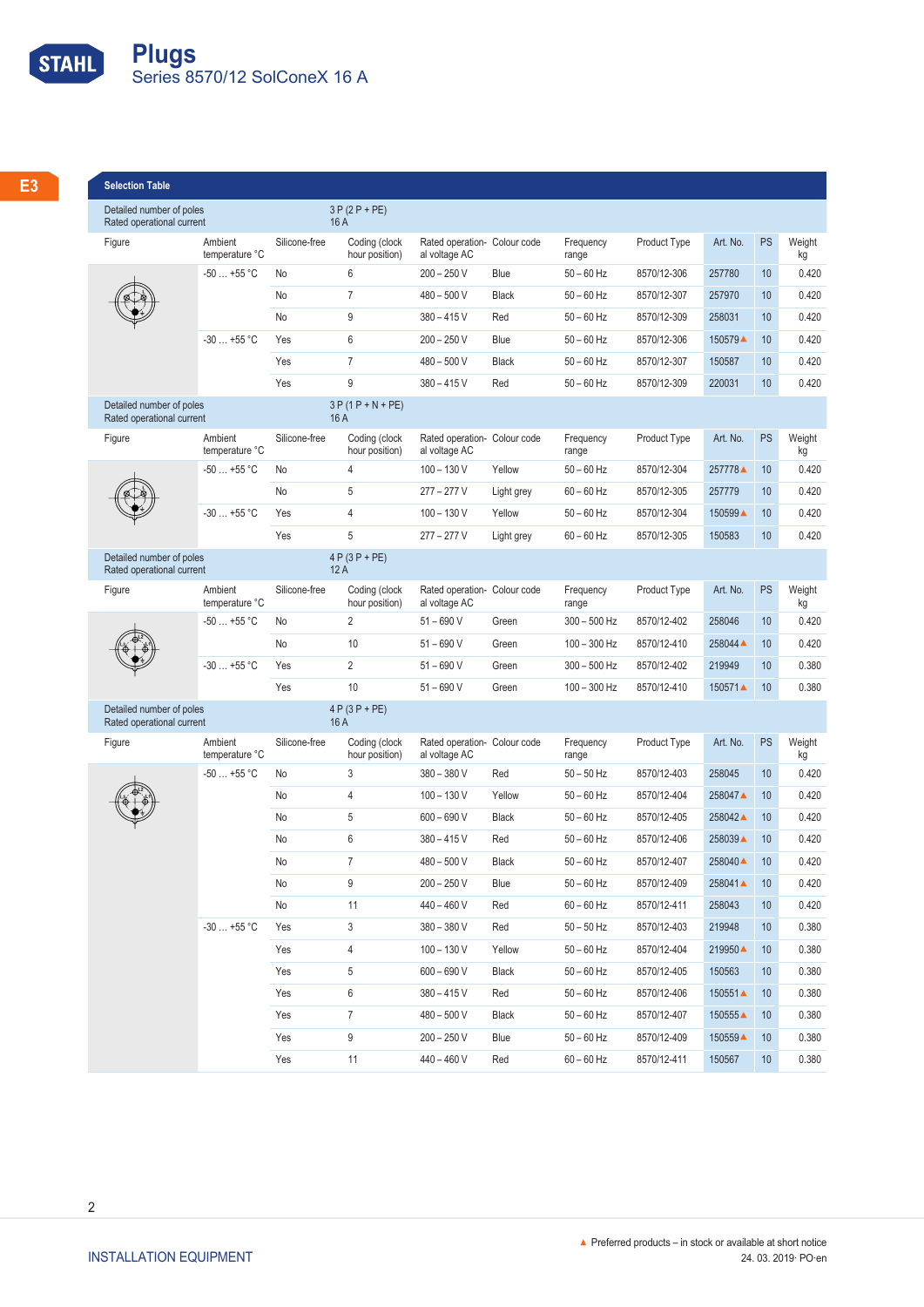



|              |          |              |                    |        |                                               |                                 |               |                           | <b>Selection Table</b>                                |
|--------------|----------|--------------|--------------------|--------|-----------------------------------------------|---------------------------------|---------------|---------------------------|-------------------------------------------------------|
|              |          |              |                    |        |                                               | $5P(3P+N+PE)$<br>16 A           |               |                           | Detailed number of poles<br>Rated operational current |
| PS<br>Weight | Art. No. | Product Type | Frequency<br>range |        | Rated operation- Colour code<br>al voltage AC | Coding (clock<br>hour position) | Silicone-free | Ambient<br>temperature °C | Figure                                                |
| 10           | 258037   | 8570/12-503  | $50 - 50$ Hz       | Red    | $220 - 380$ V                                 | -3                              |               | $-50+55 °C$ No            |                                                       |
| 10           | 258038   | 8570/12-504  | $50 - 60$ Hz       | Yellow | $57 - 75 V/$<br>$100 - 130 V$                 | $\boldsymbol{\Delta}$           | No            |                           | $\frac{1}{2}$                                         |
| 10           | 258035   | 8570/12-505  | $50 - 60$ Hz       | Black  | $347 - 400 V/$<br>$600 - 690 V$               | -5                              | No            |                           |                                                       |
| 10           | 258032▲  | 8570/12-506  | $50 - 60$ Hz       | Red    | $200 - 240 V/$<br>$346 - 415V$                | 6                               | No            |                           |                                                       |
| 10           | 258033▲  | 8570/12-507  | $50 - 60$ Hz       | Black  | $277 - 288 V/$<br>$480 - 500 V$               |                                 | No            |                           |                                                       |
| 10           | 258034 ▲ | 8570/12-509  | $50 - 60$ Hz       | Blue   | $120 - 144 V/$<br>$208 - 250V$                | $\mathbf{q}$                    | No            |                           |                                                       |
| 10           | 258036   | 8570/12-511  | $60 - 60$ Hz       | Red    | $250 - 265 V/$<br>$440 - 460$ V               | 11                              | No            |                           |                                                       |
| 10           | 219946   | 8570/12-503  | $50 - 50$ Hz       | Red    | $220 - 380V$                                  | 3                               | Yes           | $-30+55$ °C               |                                                       |
| 10           | 219947   | 8570/12-504  | $50 - 60$ Hz       | Yellow | $57 - 75 V/$<br>$100 - 130 V$                 | $\overline{4}$                  | Yes           |                           |                                                       |
| 10           | 150528   | 8570/12-505  | $50 - 60$ Hz       | Black  | $347 - 400 V/$<br>$600 - 690 V$               | -5                              | Yes           |                           |                                                       |
| 10           | 150495▲  | 8570/12-506  | $50 - 60$ Hz       | Red    | $200 - 240 V/$<br>$346 - 415V$                | 6                               | Yes           |                           |                                                       |
| 10           | 150509▲  | 8570/12-507  | $50 - 60$ Hz       | Black  | $277 - 288 V/$<br>$480 - 500 V$               |                                 | Yes           |                           |                                                       |
| 10           | 150519▲  | 8570/12-509  | $50 - 60$ Hz       |        | 120 - 144 V / Blue<br>$208 - 250V$            | 9                               | Yes           |                           |                                                       |
| 10           | 150539   | 8570/12-511  | $60 - 60$ Hz       | Red    | $250 - 265 V/$                                | 11                              | Yes           |                           |                                                       |

| <b>Technical Data</b>                     |                                                                                                    |  |  |  |  |  |  |
|-------------------------------------------|----------------------------------------------------------------------------------------------------|--|--|--|--|--|--|
| <b>Explosion Protection</b>               |                                                                                                    |  |  |  |  |  |  |
| Gas explosion protection IECEx            | Ex db eb IIC T6 Gb                                                                                 |  |  |  |  |  |  |
| Gas explosion protection ATEX             | <b>&amp; II 2 G Ex db eb IIC T6 Gb</b>                                                             |  |  |  |  |  |  |
| Gas explosion protection EAC              | 2 Ex de IIC T6<br>2 Ex de [ia] IIC T6                                                              |  |  |  |  |  |  |
| Dust explosion protection IECEx           | Ex tb IIIC T80 °C Db                                                                               |  |  |  |  |  |  |
| Dust explosion protection ATEX            | <b>&amp; II 2 D Ex tb IIIC T80 °C Db</b>                                                           |  |  |  |  |  |  |
| Dust explosion protection EAC             | Ex tD A21 IP66 T80 °C                                                                              |  |  |  |  |  |  |
| Certificates                              | ATEX (PTB), Brazil (ULB), EAC (STV), IECEx (PTB)                                                   |  |  |  |  |  |  |
| <b>Ambient Conditions</b>                 |                                                                                                    |  |  |  |  |  |  |
| Notes                                     | Silicone is used as a sealing material for variants with an ambient temperature of -50 °C.         |  |  |  |  |  |  |
| Mechanical Data                           |                                                                                                    |  |  |  |  |  |  |
| Degree of protection (IP)                 | <b>IP66</b>                                                                                        |  |  |  |  |  |  |
| Degree of protection note                 | according to IEC/EN 60529                                                                          |  |  |  |  |  |  |
| Enclosure material                        | Polyamide, Glass fibre reinforced                                                                  |  |  |  |  |  |  |
| Silicone-free                             | Yes                                                                                                |  |  |  |  |  |  |
| Connection terminals min.                 | $1.5$ mm <sup>2</sup>                                                                              |  |  |  |  |  |  |
| Connection terminals finely-stranded max. | $2 \times 4$ mm <sup>2</sup>                                                                       |  |  |  |  |  |  |
| Components                                |                                                                                                    |  |  |  |  |  |  |
| Cable diameter                            | $8 - 18$ mm                                                                                        |  |  |  |  |  |  |
| Cable diameter note                       | $811$ mm<br>$Ring 1 + 2 + 3 + 4:$<br>$Ring 2 + 3 + 4:$<br>$1115$ mm<br>Ring $3 + 4$ :<br>15  18 mm |  |  |  |  |  |  |

440 – 460 V

3